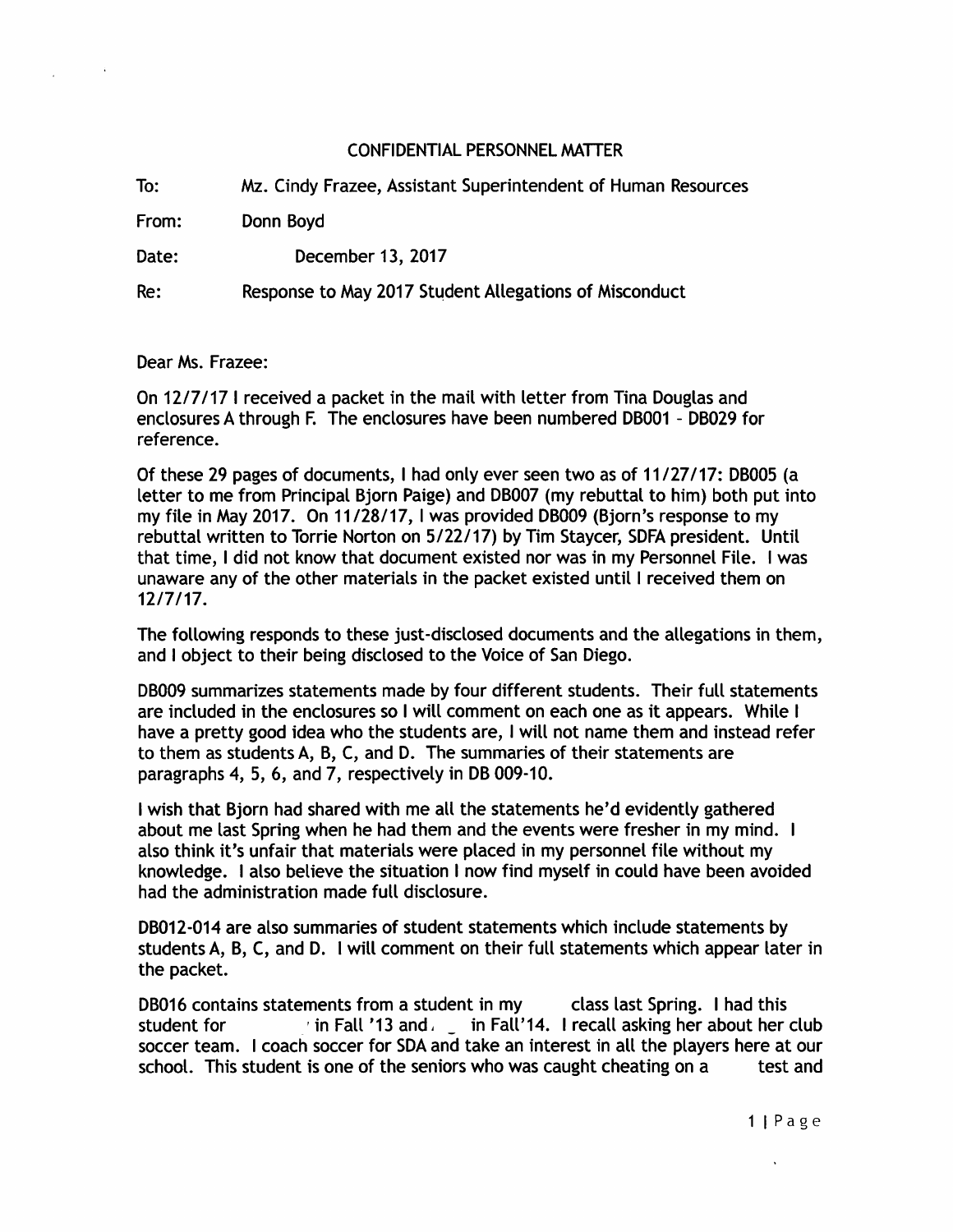received a zero for it. She found out about the zero while she was away during Spring break visiting colleges. When she returned from Spring break, she waited outside my classroom to have a conversation with me. That was the first time I had seen her since I caught her cheating (another student admitted getting a photo of the test from her). She first apologized and then broke down in tears saying "you know me Mr. Boyd. You've known me for years. I don't do this kind of thing". I told her that I didn't think any less of her, but she will have to take the zero. I consoled her saying that anybody can make a mistake. At that point, she put her arms around my neck and hugged me. Up until that point, we had had a very good rapport. On occasion, I had placed my hands on her shoulders or neck to redirect her attention or behavior. While I accept and understand that I should not be touching any student absent a safety or security issue, she never communicated to me that any such touching made her uncomfortable. I have known her for years and find the timing of her coming forward suspect.

DB018 contains statements made by student B. Her claim was that I put my arms on her legs while she was seated "criss cross applesauce". Student B would regularly work with her group while seated on the floor near the South wall of my classroom. I would typically have to work my way into their circle to be able to answer their questions as they worked. It is possible I contacted her knee while pushing myself back to a standing position after having knelt down to address the group. If I did touch her leg or knee in that situation, it's inaccurate to characterize that as "laving my arms on her legs". Student B had been in my class Spring '14, my, class Fall '14 and my class Spring '17.

DB019 contains statements made by student C. I had this student in my class Fall '15. She would often come in early for help. One such morning, she looked like she wasn't feeling well. I inquired and she explained that she gets migraines. She further shared that she

## REDACTED - Personal Student Information

. She started to sob. I went up beside her and put my arm around her from the side, giving her a shoulder-to-shoulder hug to comfort and empathize with her. She put her arms around my neck and hugged me back. Our rapport seemed quite good after that. She even invited me to REDACTED - Identifiable Student Information

. I took my entire family. When I arrived she stood and greeted me with a hug and introduced me to her . I did, after that, give her an occasional friendly not affectionate hug. I also placed my hand on her neck as a way of saying hello; like a pat on the back. This student also never gave any indication that anything I ever did made her uncomfortable. Given her behavior toward me, it's unreasonable to characterize my actions as inappropriate let alone 'sexual misbehavior."

DB020 contains statements made by student D. I had this student in my  $\mu$  class, Fall '14. She claims I gave her a hug and kissed her on the forehead. I have no recollection of hugging her, and am certain I did not kiss her. I question the timing of her accusation. She makes allegations two and a half years after the alleged incident